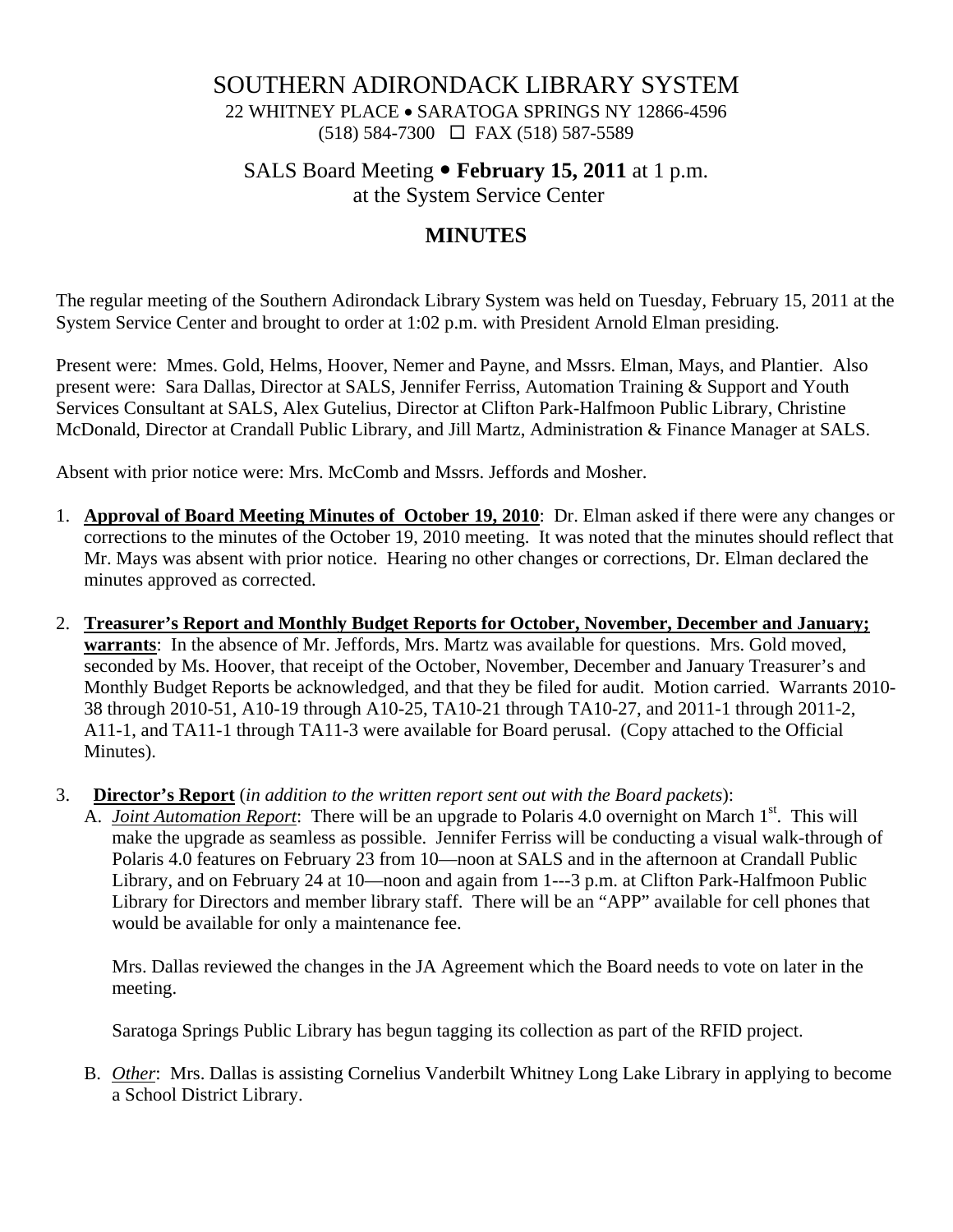Mrs. Dallas attended the Easton Library's Annual Meeting. Michael Russert, a civil war historian, presented a program on the Civil War. The library has an exhibit and really understands the purpose of a library as a "Community Space."

Crandall Public Library has started its Plan of Service and changing their priorities to better serve patron's needs; Saratoga Springs Public Library will also begin the planning process.

The State is projecting another 10% cut for 2011 on top of the 10% cut from last year that will take library aid back to 1994 levels. The Article 7 "Extender Bill" has been passed by the Assembly and the Senate and is waiting for the Governor to sign. The proposed State Budget includes \$76 million for libraries. The \$14 million in Capital Aid is still in the budget. Library Aid charts should be out this week.

This year's Summer Reading Program encourages libraries to partner with school libraries in their programs "One World, Many Stories" and "You are Here." Each library will receive \$167.47, and need to use the NYSSRP logo on any announcements, advertising or information.

SALS has completed the NYS Annual Report and also has to do a State Comptroller Report. PULISDO has asked the Division of Library Development to consider combining the two reports.

### 4. **Committee Reports**:

- A. *Audit & Finance*: Mr. Mays moved, seconded by Ms. Payne, to transfer \$29,000 from Salaries to Unemployment. Motion carried.
- B. *Building*: Mr. Mays reviewed the Building Projects that have been completed: new front door entry system, the window in Mrs. Martz' office, removal of air vent and installation of window in the mezzanine, computer room security window, and the installation of smoke and carbon monoxide detectors. Dr. Elman commented that the building is 2/3 empty; he charged the Building Committee to come up with some ideas as to what we can do to utilize the space.
- C. *Bylaws Committee*:
- D. *Central Library Aid and Services*:
- E. *County Aid Coordinators*: Mr. Plantier and several others attended a Warren County Board meeting; Warren County aid will be \$25,000.

Mrs. Dallas reported that a grant had been written to Saratoga County for \$34,000 and this will be used for downloadable audio books.

Hamilton County aid will be unchanged from last year.

- F. *Library Services:*
- G. *Personnel*:
- H. *Trustee Nominating*:

### 5. **Unfinished Business**:

- A. *Search for Hamilton County Representative*: Mrs. Helms reported that there are two potential candidates to fill the vacant position in Hamilton County. A decision should be reached by the end of the week.
- B. *Approval of JA Agreement between SALS/MVLS*: Mrs. Helms moved, seconded by Ms. Hoover, to approve the revised JA Agreement between SALS and MVLS. Motion carried.